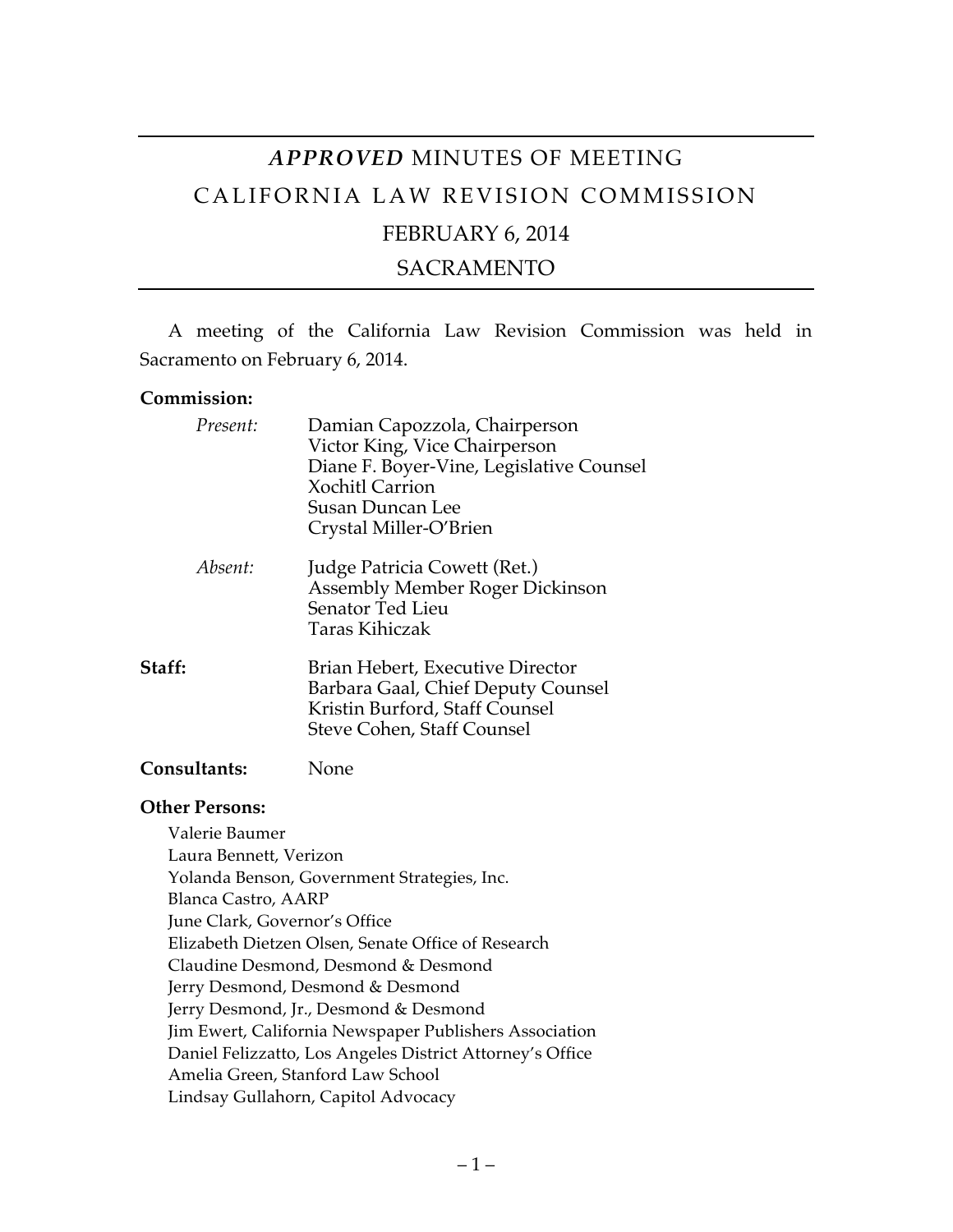#### Ron Kelly

Jacqueline Kinney, Senate Committee on Energy, Utilities, and Communications Janet Martinez, Stanford Law School Michael Minkus, California Public Utilities Commission Eugene Miyata, Los Angeles District Attorney's Office Robert Morgester, Office of the Attorney General Bernie Orozco, California Cable & Telecommunications Association Senator Alex Padilla Erica Sanders, Office of Senator Ted Lieu Valerie Small Navarro, American Civil Liberties Union Mikki Bako Sorenson Michelle Stephens, Daily Journal Corporation John S. Warnlof

#### CONTENTS

| Study G-300 — State and Local Agency Access to Customer Information from              |  |
|---------------------------------------------------------------------------------------|--|
|                                                                                       |  |
|                                                                                       |  |
|                                                                                       |  |
| Study K-402 — Relationship Between Mediation Confidentiality and                      |  |
|                                                                                       |  |
| Study L-750 - Uniform Adult Guardianship and Protective Proceedings Jurisdiction Act6 |  |
|                                                                                       |  |

#### 1 MINUTES OF DECEMBER 13, 2013, COMMISSION MEETING

2 The Commission approved the Minutes of the December 13, 2013, 3 Commission meeting, with the following corrections:

4 (1) On page 3, lines 13-15, inclusive, should be revised as follows:

 The Commission considered Memorandum 2013-54 and its First and Second Supplements, discussing the Commission's current program of work and possible work priorities for 2013. The Commission also considered a letter from Glenn McRoberts of Michel & Associates, which is attached to the Third Supplement to Memorandum 2013-54. The Commission approved the priority 11 scheme summarized on pages 51-54 of Memorandum 2013-54.

12 (2) On page 11, line 8, strike "2017" and insert "2107."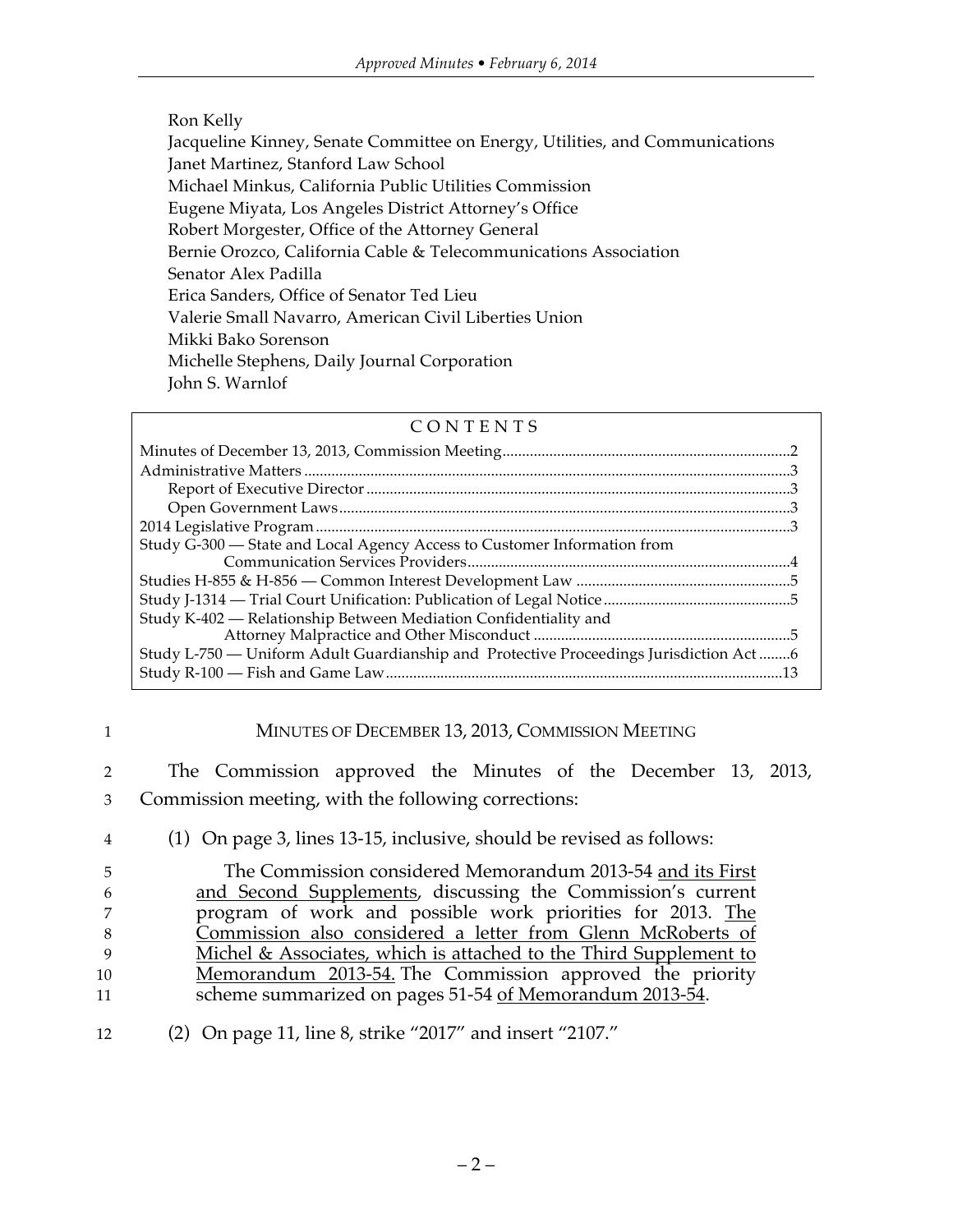#### 1 ADMINISTRATIVE MATTERS

#### **Report of Executive Director**

- The Executive Director reported on the following matters:
- Going forward, the staff will prepare a memorandum when presenting draft meeting minutes.
- Before posting any meeting recordings on the Commission's website, the staff will research the requirements of the federal Rehabilitation Act, as it applies to California agencies. The staff will report its findings at the April 2014 meeting.
- The staff will start the formal process of revising the Commission's Statement of Incompatible Activities at the beginning of the next fiscal year.
- The Governor's budget would slightly increase the Commission's budget. This would include an additional .5 authorized positions.
- The staff received informal advice from an attorney at the Fair Political Practices Commission that work as counsel or as a neutral in mediation does not present a disqualifying conflict of interest with regard to the Commission's study of the Relationship Between Mediation Confidentiality and Attorney Malpractice and Other Misconduct.

#### **Open Government Laws**

 The Commission considered Memorandum 2014-1, summarizing "open government" laws applicable to the Commission. The memorandum did not present any questions for decision. As a follow-up, the staff will confirm that the Commission's current practices regarding the dissemination of material handed out at meetings complies with the requirements of the Bagley-Keene Open Meeting Act.

### 28 2014 LEGISLATIVE PROGRAM

 The Commission considered Memorandum 2014-2 and its First Supplement, reporting on the Commission's 2014 legislative program.

 On behalf of AARP, Blanca Castro thanked the Commission for its work on the Uniform Adult Guardianship and Protective Proceedings Jurisdiction Act ("UAGPPJA"). She also informed the Commission that AARP plans to support Senate Bill 940 (Jackson), which would implement the Commission's recommendation on the topic.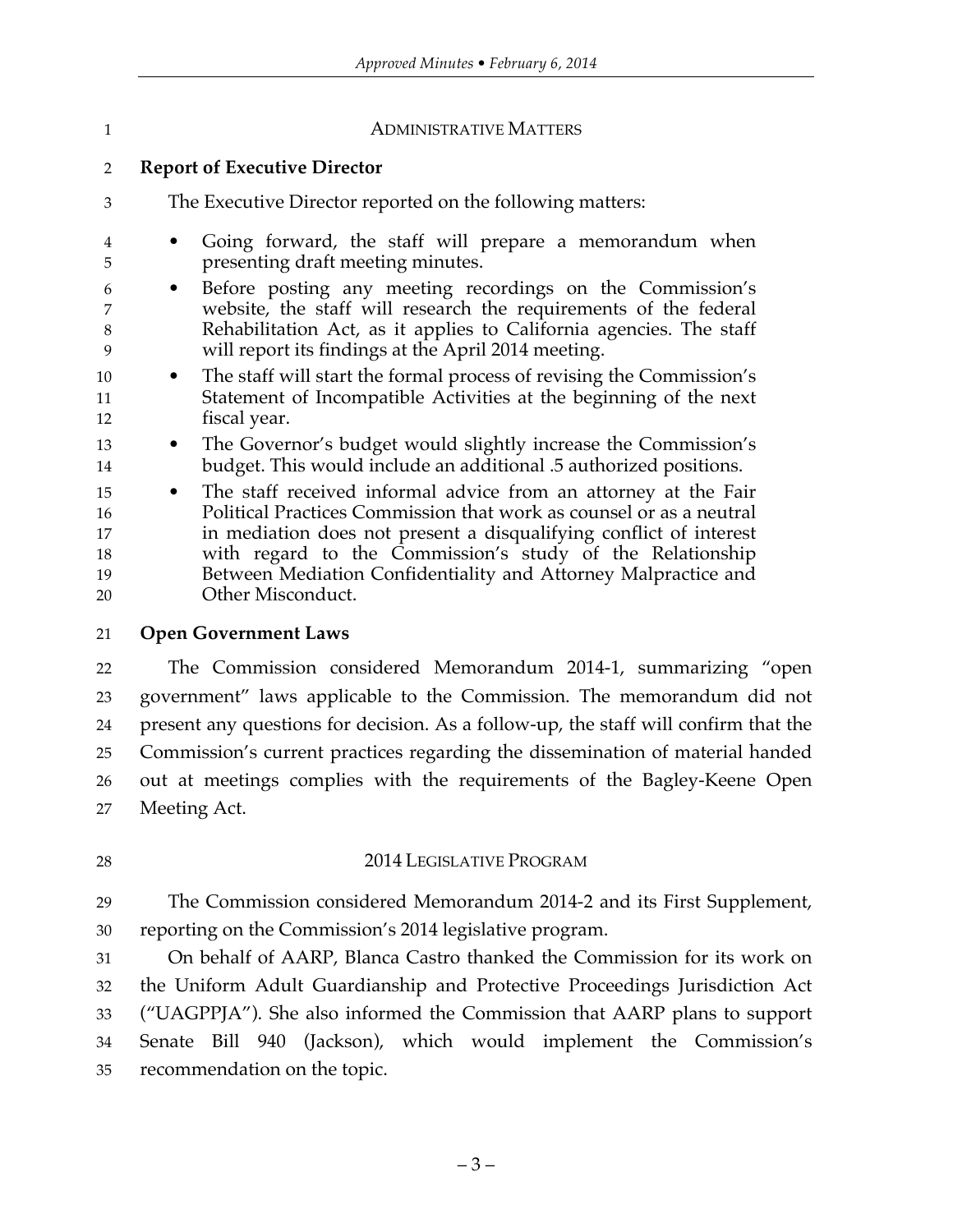Regarding that bill, the Commission ratified the Chair's decision to revise proposed Government Code Section 70663 as follows:

| $\mathfrak{Z}$<br>$\overline{4}$<br>5<br>6<br>7<br>$\,8\,$<br>9<br>10<br>11<br>12<br>13 | 70663. (a) The fee for registering a conservatorship under Article<br>4 (commencing with Section 2011) of Chapter 8 of Part 3 of Division<br>4 of the Probate Code is thirty dollars (\$30). Subject to subdivision<br>(b), amounts Amounts collected shall be distributed to the Trial<br>Court Trust Fund under Section 68085.1.<br>(b) From the operative date of this section to June 30, 2017,<br>inclusive, ten dollars (\$10) of each fee collected pursuant to<br>subdivision (b) shall be used by the Judicial Council for the<br>expenses of the Judicial Council in implementing and<br>administering the civil representation pilot program under Section<br>68651. |
|-----------------------------------------------------------------------------------------|---------------------------------------------------------------------------------------------------------------------------------------------------------------------------------------------------------------------------------------------------------------------------------------------------------------------------------------------------------------------------------------------------------------------------------------------------------------------------------------------------------------------------------------------------------------------------------------------------------------------------------------------------------------------------------|
| 14                                                                                      | The staff should take steps to ensure that the printed version of the                                                                                                                                                                                                                                                                                                                                                                                                                                                                                                                                                                                                           |
| 15                                                                                      | Commission's recommendation reflects this revision.                                                                                                                                                                                                                                                                                                                                                                                                                                                                                                                                                                                                                             |
| 16<br>17                                                                                | STUDY G-300 - STATE AND LOCAL AGENCY ACCESS TO CUSTOMER<br><b>INFORMATION FROM COMMUNICATION SERVICES PROVIDERS</b>                                                                                                                                                                                                                                                                                                                                                                                                                                                                                                                                                             |
| 18                                                                                      | The Commission considered Memorandum 2014-5, introducing the study of                                                                                                                                                                                                                                                                                                                                                                                                                                                                                                                                                                                                           |
| 19                                                                                      | State and Local Agency Access to Customer Information from Communication                                                                                                                                                                                                                                                                                                                                                                                                                                                                                                                                                                                                        |
| 20                                                                                      | Services Providers. The Commission approved the approach described in the                                                                                                                                                                                                                                                                                                                                                                                                                                                                                                                                                                                                       |
| 21                                                                                      | memorandum. In addition, the following disclosures and decisions were made:                                                                                                                                                                                                                                                                                                                                                                                                                                                                                                                                                                                                     |
| 22<br>23<br>24<br>25                                                                    | Commissioner Susan Duncan Lee disclosed that she had helped to<br>prepare an opinion of the Attorney General relating to trap and<br>trace devices. She does not see this as creating any conflict with<br>regard to the study.                                                                                                                                                                                                                                                                                                                                                                                                                                                 |
| 26<br>27<br>28<br>29                                                                    | Commissioner Victor King disclosed that he is an Information<br>$\bullet$<br>Privacy Officer and is a certified member of the International<br>Association of Privacy Professionals. He does not see this as<br>creating any conflict with regard to the study.                                                                                                                                                                                                                                                                                                                                                                                                                 |
| 30<br>31<br>32                                                                          | The staff will contact the National Conference of Commissioners<br>on Uniform State Laws to determine whether they are doing any<br>work that relates to the study.                                                                                                                                                                                                                                                                                                                                                                                                                                                                                                             |
| 33<br>34                                                                                | If the study exposes any problems relating to civil discovery, those<br>will be noted for possible future attention.                                                                                                                                                                                                                                                                                                                                                                                                                                                                                                                                                            |
| 35<br>36                                                                                | The staff will attempt to locate sources of technical expertise that<br>have no direct interest in the outcome of the study.                                                                                                                                                                                                                                                                                                                                                                                                                                                                                                                                                    |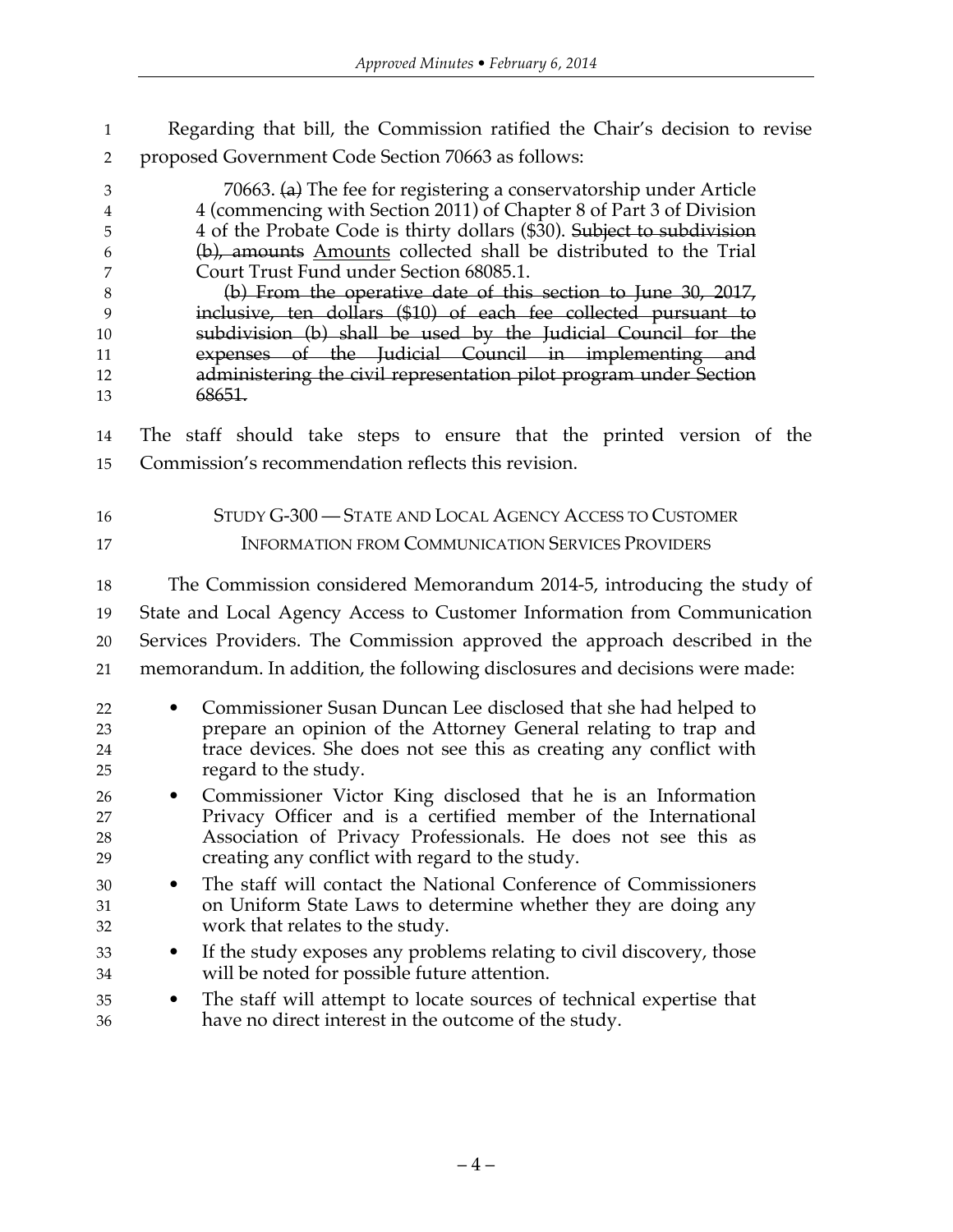Robert M. Morgester, of the Office of the Attorney General, submitted a document providing background on searches of communication records. See First Supplement to Memorandum 2014-5.

STUDIES H-855 & H-856 — COMMON INTEREST DEVELOPMENT LAW

 The Commission considered Memorandum 2014-9 and its First, Second, and Third Supplements, discussing public comment on the Commission's recent work on common interest development law. The Commission directed the staff to be cautious about responding to media commentary, evaluating each instance on a case-by-case basis.

### STUDY J-1314 — TRIAL COURT UNIFICATION: PUBLICATION OF LEGAL NOTICE

 The Commission considered Memorandum 2014-4 and its First Supplement, introducing a new study on publication of legal notice in judicial districts. In future written materials, the staff will explain that the current study will not address the use of Internet publication as an alternative to print publication. That issue is beyond the scope of the current study, which is focused on addressing laws made obsolete by trial court unification.

## STUDY K-402 — RELATIONSHIP BETWEEN MEDIATION CONFIDENTIALITY AND ATTORNEY MALPRACTICE AND OTHER MISCONDUCT

 The Commission considered Memorandum 2014-6, presenting a preliminary analysis of policy considerations relevant to the intersection of mediation confidentiality and attorney misconduct. The memorandum did not present any questions for decision.

 For the next meeting, the staff should begin to explore the Uniform Mediation Act and the law of other jurisdictions. For consideration in that regard, mediator Ron Kelly submitted a document entitled "Sample Summary of Significant Differences Between UMA and Current California Statutes." See First Supplement to Memorandum 2014-6.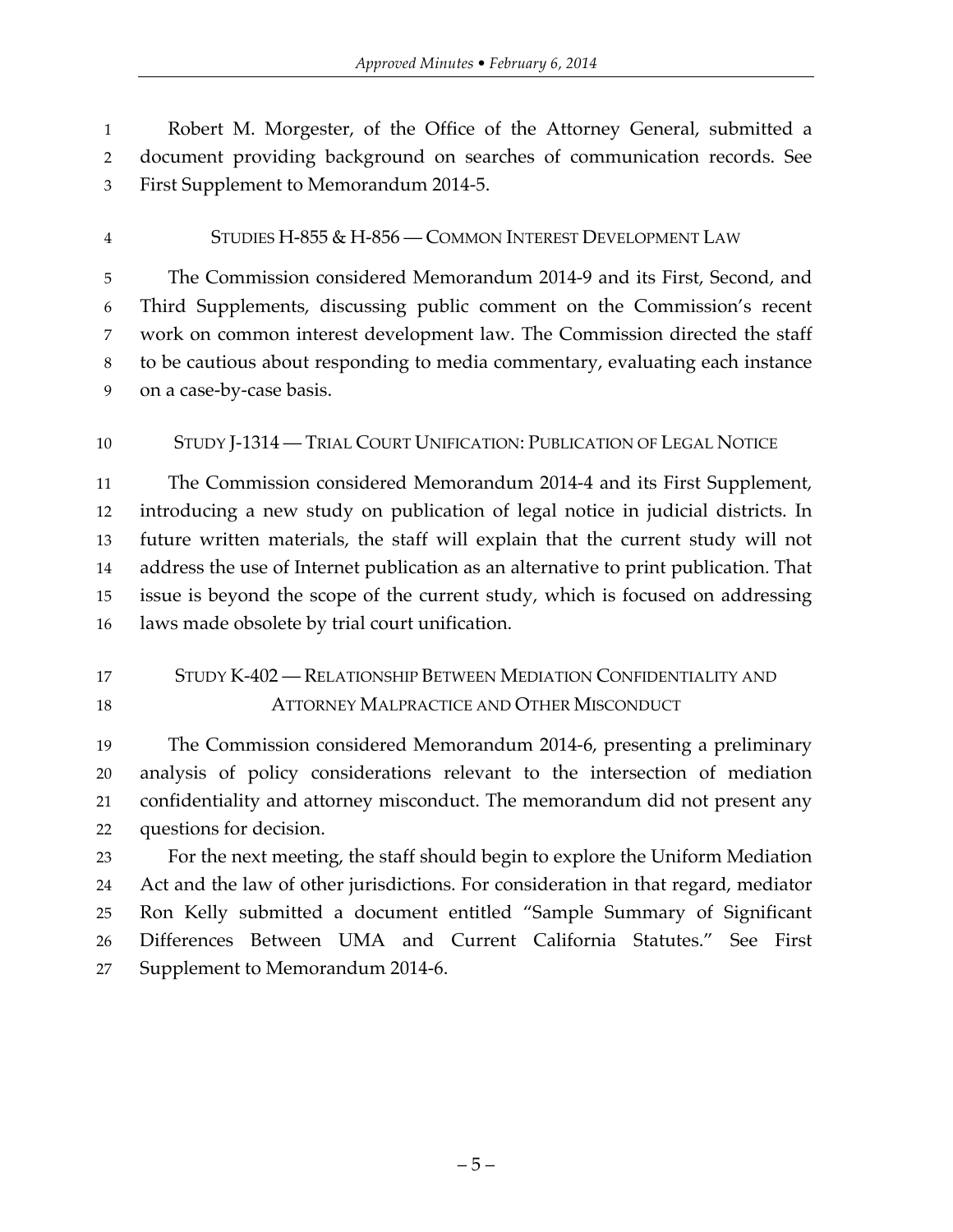# STUDY L-750 — UNIFORM ADULT GUARDIANSHIP AND PROTECTIVE PROCEEDINGS JURISDICTION ACT

 The Commission considered Memorandum 2014-3 and its First Supplement, discussing conforming revisions for its final recommendation on UAGPPJA.

The Commission approved the conforming revisions shown below. The staff

should take steps to include those conforming revisions in (1) the printed version

of the recommendation, and (2) the implementing legislation (SB 940 (Jackson)).

**Appealable Orders**

 To provide guidance on the appealability of an order issued under the proposed law, a provision along the following lines should be added to the Probate Code:

#### **Prob. Code § 1301.5 (added). Appeals under California Conservatorship Jurisdiction Act**

 1301.5. The following rules apply with respect to the California Conservatorship Jurisdiction Act, Chapter 8 (commencing with Section 1980) of Part 4:

 (a)(1) An appeal may be taken from an order assessing expenses against a party under Section 1997 if the amount exceeds five thousand dollars (\$5,000).

 (2) An order under Section 1997 assessing expenses of five thousand dollars (\$5,000) or less against a party may be reviewed on an appeal by that party after entry of a final judgment or an appealable order in the conservatorship proceeding. At the discretion of the court of appeal, that type of order may also be reviewed upon petition for an extraordinary writ.

 (b) An appeal may be taken from an order under Section 2001 denying a petition to transfer a conservatorship to another state.

 (c) An appeal may be taken from a final order under Section 2002 accepting a transfer and appointing a conservator in this state.

 (d) Notwithstanding any other law, an appeal may not be taken from either of the following until the court enters a final order under Section 2002 accepting the proposed transfer and appointing a conservator in this state:

 (1) An order under Section 2002 determining whether or how to conform a conservatorship to the law of this state.

 (2) An order that is made pursuant to a court review under Sections 1851.1 and 2002.

 **Comment.** Section 1301 is amended to reflect the enactment of the California Conservatorship Jurisdiction Act (Section 1980 *et seq.*).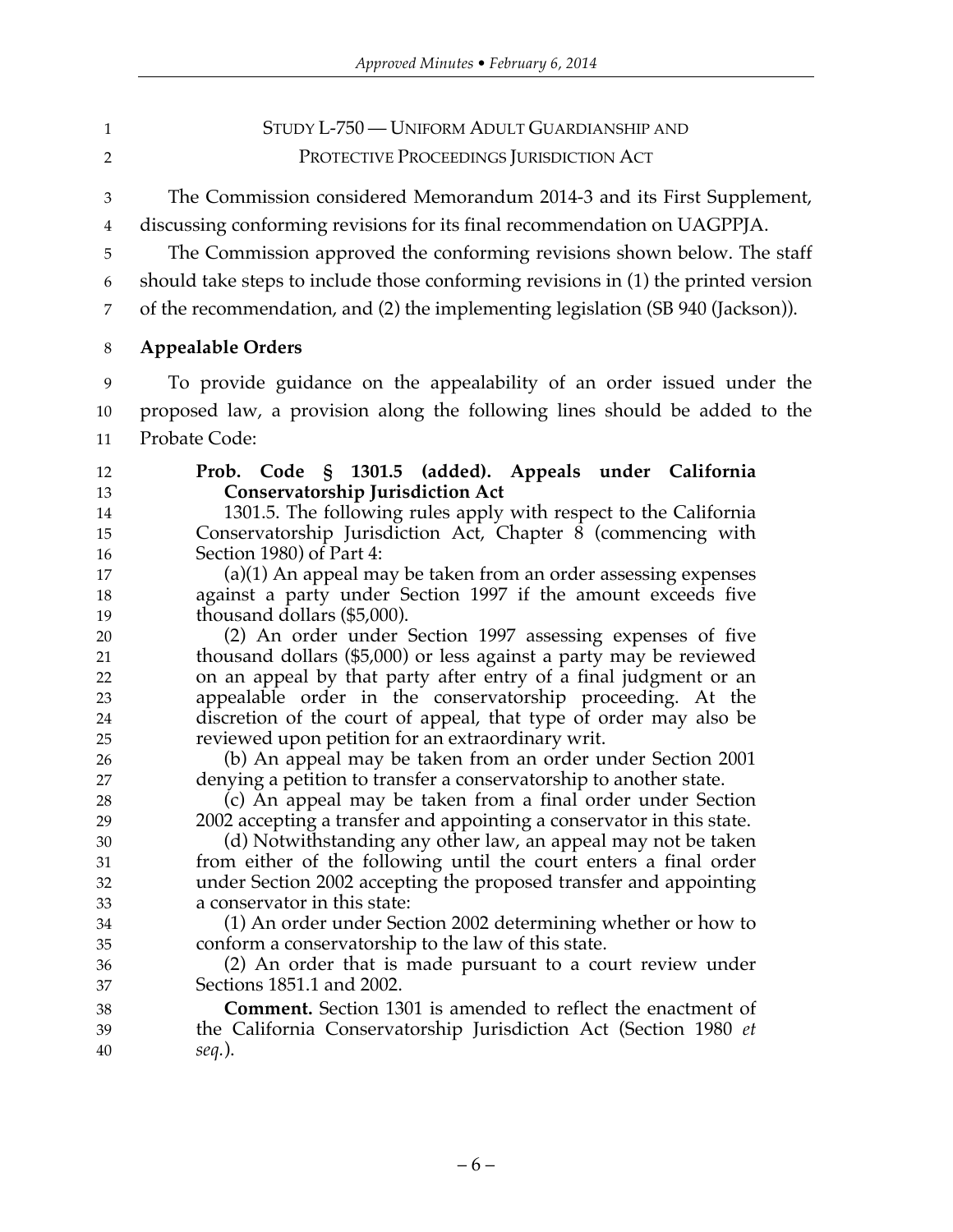| $\mathbf{1}$                | Paragraph (1) of subdivision (a) is modeled on Code of Civil                    |
|-----------------------------|---------------------------------------------------------------------------------|
| $\overline{2}$              | Procedure Section 904.1(a)(12). Paragraph (2) is modeled on Code                |
| $\ensuremath{\mathfrak{Z}}$ | of Civil Procedure Section 904.1(b).                                            |
| $\overline{\mathbf{4}}$     | Subdivision (b) makes clear that an order <i>denying</i> a petition to          |
| 5                           | transfer a conservatorship to another state is appealable. An order             |
| 6                           | provisionally granting such a petition is not appealable. If a court            |
| 7                           | issues a <i>final</i> order granting a transfer to another state, the court     |
| $\,8\,$                     | will terminate the conservatorship and enter a final judgment,                  |
| 9                           | which will be appealable. See Code Civ. Proc. § 904.1.                          |
|                             |                                                                                 |
| 10                          | Subdivision (c) makes clear that a <i>final</i> order accepting a transfer      |
| 11                          | of a conservatorship is appealable. See also Section 1301(a) (order             |
| 12                          | granting letters of conservatorship is appealable). In contrast, an             |
| 13                          | order <i>provisionally granting</i> a petition to transfer a conservatorship    |
| 14                          | to California is not appealable. If a court <i>denies</i> such a petition, the  |
| 15                          | California proceeding will be over and the court will enter an order            |
| 16                          | of dismissal, which will be appealable. See Code Civ. Proc. §§ 581d,            |
| 17                          | 904.1.                                                                          |
| 18                          | Subdivision (d) makes clear that a conformity determination                     |
| 19                          | under Section 2002 is not appealable until the court issues a final             |
| 20                          | accepting the transfer and appointing a California<br>order                     |
| 21                          | conservator. The same is true of an order that is made pursuant to a            |
| 22                          | court review under Sections 1851.1 and 2002.                                    |
|                             |                                                                                 |
| 23                          | Authority to File a Petition for Instructions or a Petition to Grant a Power or |
| 24                          | <b>Authority (Prob. Code § 1455)</b>                                            |
| 25                          | Probate Code Section 1455 should be amended along the following lines:          |
| 26                          | Prob. Code § 1455 (amended). Authority to file petition for                     |
| 27                          | instructions or petition to grant power or authority                            |
| 28                          | 1455. Any petition for instructions or to grant a guardian or a                 |
| 29                          | conservator any power or authority under this division, which may               |
| 30                          | be filed by a guardian or conservator, may also be filed by a person            |
| 31                          | who petitions for the appointment of a guardian or conservator $L$              |
| 32                          | including, but not limited to, a person who petitions under Section             |
| 33                          | 2002 for transfer of a conservatorship.                                         |
|                             | Comment. Section 1455 is amended to reflect the enactment of                    |
| 34                          |                                                                                 |
| 35                          | the California Conservatorship Jurisdiction Act (Section 1980 et                |
| 36                          | $seq.$ ).                                                                       |
| 37                          | Conservatorship for an Absentee (Prob. Code §§ 1840-1844)                       |
| 38                          | Probate Code Sections 1840 to 1844 should be amended along the following        |
| 39                          | lines:                                                                          |
| 40                          | Prob. Code § 1840 (amended). Appointment of conservator for                     |
| 41                          | absentee                                                                        |
| 42                          | 1840. Except as otherwise provided in this article, a conservator               |
|                             |                                                                                 |

for an absentee (Section 1403) shall be appointed as provided in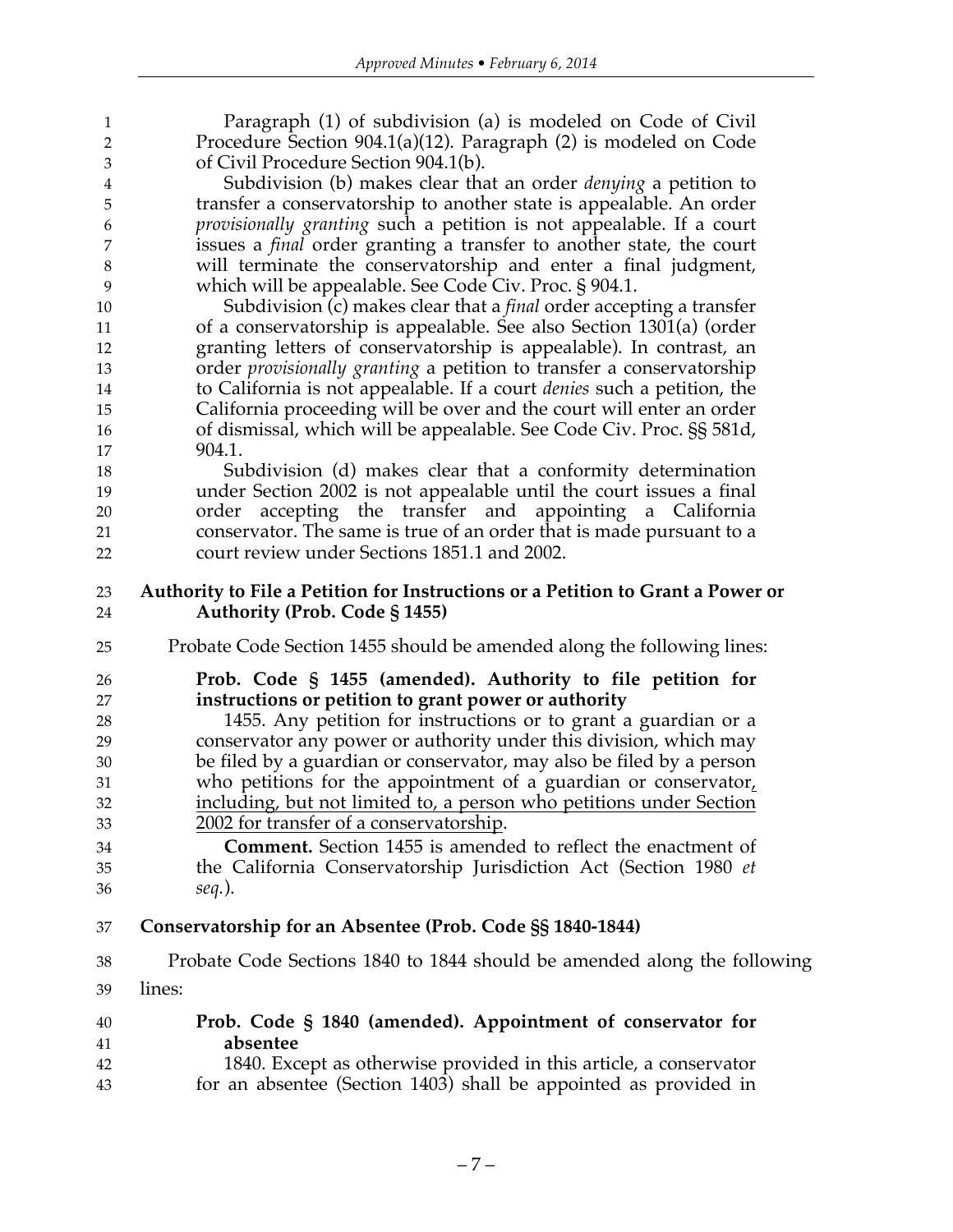| 1<br>$\overline{2}$ | Article 3 (commencing with Section 1820) of this chapter or Article<br>3 (commencing with Section 2001) of Chapter 8. |
|---------------------|-----------------------------------------------------------------------------------------------------------------------|
|                     |                                                                                                                       |
| 3                   | <b>Comment.</b> Section 1840 is amended to reflect the enactment of                                                   |
| 4                   | the California Conservatorship Jurisdiction Act (Section 1980 et                                                      |
| 5                   | $seq.$ ).                                                                                                             |
| 6                   | Prob. Code § 1841 (amended). Contents of petition relating to                                                         |
| 7                   | absentee                                                                                                              |
| $\,8\,$             | 1841. In addition to the other required contents of the petition, if                                                  |
| 9                   | the proposed conservatee is an absentee:                                                                              |
| 10                  | (a) The petition, and any notice required by Section $1822L$                                                          |
| 11                  | Section 2002, or any other law, shall set forth the last known                                                        |
| 12                  | military rank or grade and the social security account number of                                                      |
| 13                  | the proposed conservatee.                                                                                             |
| 14                  | (b) The petition shall state whether the absentee's spouse has                                                        |
| 15                  | commenced any action or proceeding against the absentee for                                                           |
| 16                  | judicial or legal separation, dissolution of marriage, annulment, or                                                  |
| 17                  | adjudication of nullity of their marriage.                                                                            |
| 18                  | <b>Comment.</b> Section 1841 is amended to reflect the enactment of                                                   |
| 19                  | the California Conservatorship Jurisdiction Act (Section 1980 et                                                      |
| 20                  | $seq.$ ).                                                                                                             |
| 21                  | Prob. Code § 1842 (amended). Notice requirements for petition                                                         |
| 22                  | relating to absentee                                                                                                  |
| 23                  | 1842. In addition to the persons and entities to whom notice of                                                       |
| 24                  | hearing is required under Section 1822 or 2002, if the proposed                                                       |
| 25                  | conservatee is an absentee, a copy of the petition and notice of the                                                  |
| 26                  | time and place of the hearing shall be mailed at least 15 days before                                                 |
| 27                  | the hearing to the secretary concerned or to the head of the United                                                   |
| 28                  | States department or agency concerned, as the case may be. In such                                                    |
| 29                  | case, notice shall also be published pursuant to Section 6061 of the                                                  |
| 30                  | Government Code in a newspaper of general circulation in the                                                          |
| 31                  | county in which the hearing will be held.                                                                             |
| 32                  | <b>Comment.</b> Section 1842 is amended to reflect the enactment of                                                   |
| 33                  | the California Conservatorship Jurisdiction Act (Section 1980 et                                                      |
| 34                  | $seq.$ ).                                                                                                             |
| 35                  | Prob. Code § 1843 (amended). Notice requirements for petition                                                         |
|                     | relating to absentee                                                                                                  |
| 36                  | 1843. (a) No citation is required under Section 1823 to the                                                           |
| 37                  |                                                                                                                       |
| 38                  | proposed conservatee if the proposed conservatee is an absentee.                                                      |
| 39                  | (b) No notice is required under Section 2002 to the proposed                                                          |
| 40                  | conservatee if the proposed conservatee is an absentee.                                                               |
| 41                  | <b>Comment.</b> Section 1843 is amended to reflect the enactment of                                                   |
| 42                  | the California Conservatorship Jurisdiction Act (Section 1980 et                                                      |
| 43                  | $seq.$ ).                                                                                                             |
| 44                  | Prob. Code § 1844 (amended). Proof of inability to attend hearing                                                     |
| 45                  | 1844. (a) An In a proceeding to appoint a conservator for an                                                          |
| 46                  | absentee under Article 3 (commencing with Section 1820) of this                                                       |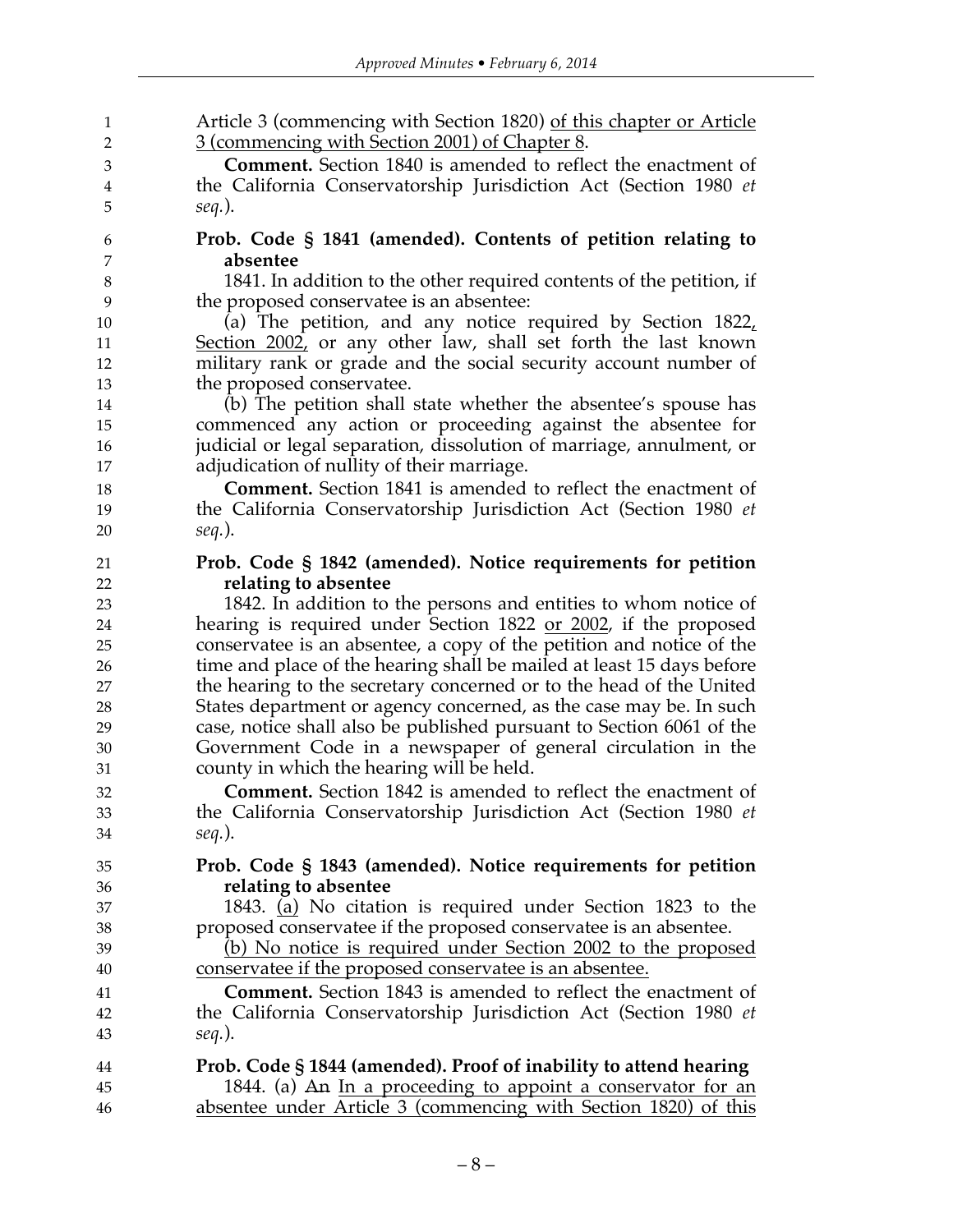| $\mathbf{1}$   | chapter or Article 3 (commencing with Section 2001) of Chapter 8,        |
|----------------|--------------------------------------------------------------------------|
| $\overline{2}$ | an official written report or record complying with Section 1283 of      |
| 3              | the Evidence Code that a proposed conservatee is an absentee shall       |
| 4              | be received as evidence of that fact and the court shall not             |
| 5              | determine the status of the proposed conservatee inconsistent with       |
| 6              | the status determined as shown by the written report or record.          |
| 7              | (b) The inability of the proposed conservatee to attend the              |
| $\,8\,$        | hearing is established by the official written report or record          |
| 9              | referred to in subdivision (a).                                          |
| 10             | <b>Comment.</b> Section 1844 is amended to reflect the enactment of      |
| 11             | the California Conservatorship Jurisdiction Act (Section 1980 et         |
| 12             | seq.).                                                                   |
| 13             | Conservatorship for a Missing Person (Prob. Code §§ 1845-1849)           |
| 14             | Probate Code Sections 1845 to 1849 should be amended along the following |
| 15             | lines:                                                                   |
| 16             | Prob. Code § 1845 (amended). Appointment of conservator for              |
| 17             | missing person                                                           |
| 18             | 1845. (a) Except as otherwise provided in this article, a                |
| 19             | conservator of the estate of a person who is missing and whose           |
| 20             | whereabouts is unknown shall be appointed as provided in Article         |
| 21             | 3 (commencing with Section 1820) of this chapter or Article 3            |
| 22             | (commencing with Section 2001) of Chapter 8.                             |
| 23             | (b) This article does not apply where the proposed conservatee           |
| 24             | is an absentee as defined in Section 1403.                               |
| 25             | <b>Comment.</b> Section 1845 is amended to reflect the enactment of      |
| 26             | the California Conservatorship Jurisdiction Act (Section 1980 et         |
| 27             | seq.).                                                                   |
| 28             | Prob. Code § 1846 (amended). Contents of petition relating to            |
| 29             | missing person                                                           |
| 30             | 1846. In addition to the other required contents of the petition, if     |
| 31             | the proposed conservatee is a person who is missing and whose            |
| 32             | whereabouts is unknown, the petition shall state all of the              |
| 33             | following:                                                               |
| 34             | (a) The proposed conservatee owns or is entitled to the                  |
| 35             | possession of real or personal property located in this state. In a      |
| 36             | proceeding to transfer a conservatorship of a missing person to this     |
| 37             | state under Article 3 (commencing with Section 2001) of Chapter 8,       |
| 38             | this requirement is also satisfied if the petition states that the       |
| 39             | proposed conservatee owns or is entitled to the possession of            |
| 40             | personal property that is to be relocated to this state upon approval    |
| 41             | of the transfer.                                                         |
| 42             | (b) The time and circumstance of the person's disappearance              |
| 43             | and that the missing person has not been heard from by the               |
| 44             | persons most likely to hear (naming them and their relationship to       |
| 45             | the missing person) since the time of disappearance and that the         |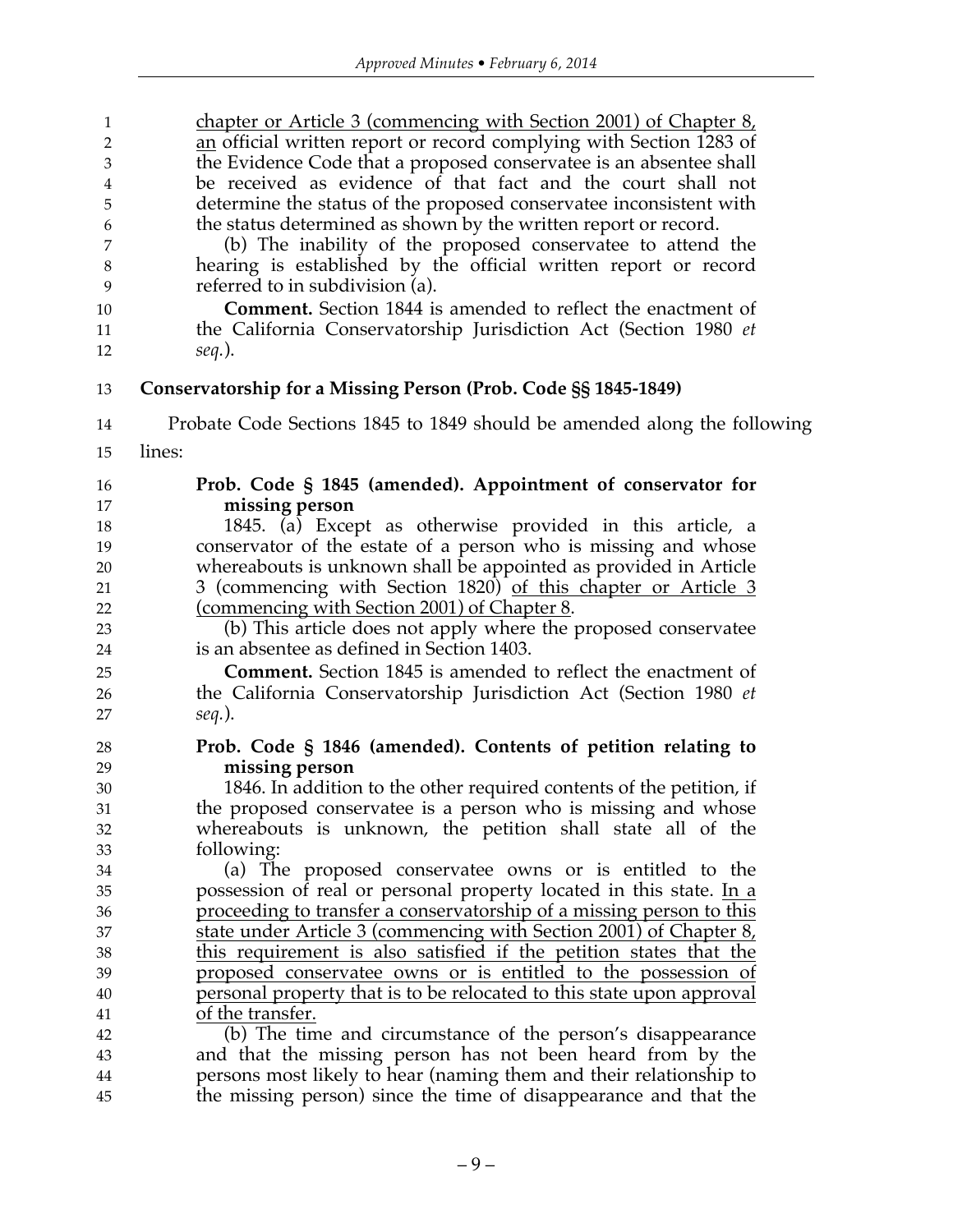| $\mathbf{1}$   | whereabouts of the missing person is unknown to those persons          |
|----------------|------------------------------------------------------------------------|
| 2              | and to the petitioner.                                                 |
| 3              | (c) The last known residence of the missing person.                    |
| $\overline{4}$ | (d) A description of any search or inquiry made concerning the         |
| 5              | whereabouts of the missing person.                                     |
| 6              | (e) A description of the estate of the proposed conservatee            |
| 7              | which requires attention, supervision, and care.                       |
| $\,8\,$        | <b>Comment.</b> Section 1846 is amended to reflect the enactment of    |
| 9              | the California Conservatorship Jurisdiction Act (Section 1980 et       |
| 10             | $seq.$ ).                                                              |
| 11             | Prob. Code § 1847 (amended). Notice requirements for petition          |
| 12             | relating to missing person                                             |
| 13             | 1847. In addition to the persons and entities to whom notice of        |
| 14             | hearing is required under Section 1822 or Section 2002, if the         |
| 15             | proposed conservatee is a person who is missing and whose              |
| 16             | whereabouts is unknown:                                                |
| 17             | (a) A copy of the petition for appointment of a conservator and        |
| 18             | notice of the time and place of the hearing on the petition shall be   |
| 19             | mailed at least 15 days before the hearing to the proposed             |
| 20             | conservatee at the last known address of the proposed conservatee.     |
| 21             | (b) Notice of the time and place of the hearing shall also be          |
| 22             | published pursuant to Section 6061 of the Government Code in a         |
| 23             | newspaper of general circulation in the county in which the            |
| 24             | proposed conservatee was last known to reside if the proposed          |
| 25             | conservatee's last known address is in this state.                     |
| 26             | (c) Pursuant to Section 1202, the court may require that further       |
| 27             | or additional notice of the hearing be given.                          |
| 28             | <b>Comment.</b> Section 1847 is amended to reflect the enactment of    |
| 29             | the California Conservatorship Jurisdiction Act (Section 1980 et       |
| 30             | $seq.$ ).                                                              |
| 31             | Prob. Code § 1848 (amended). Acts not required in proceeding to        |
| 32             | appoint conservator for missing person                                 |
| 33             | 1848. (a) In a proceeding under Article 3 (commencing with             |
| 34             | Section 1820) to appoint a conservator of the estate of a person who   |
| 35             | is missing and whose whereabouts is unknown, the following acts        |
| 36             | are not required:                                                      |
| 37             | (a) $(1)$ Issuance of a citation to the proposed conservatee           |
| 38             | pursuant to Section 1823.                                              |
| 39             | $(b)$ (2) Service of a citation and petition pursuant to Section 1824. |
| 40             | (c) $(3)$ Production of the proposed conservatee at the hearing        |
| 41             | pursuant to Section 1825.                                              |
| 42             | (d) $(4)$ Performance of the duties of the court investigator          |
| 43             | pursuant to Section 1826.                                              |
| 44             | (e) $(5)$ Performance of any other act that depends upon               |
| 45             | knowledge of the location of the proposed conservatee.                 |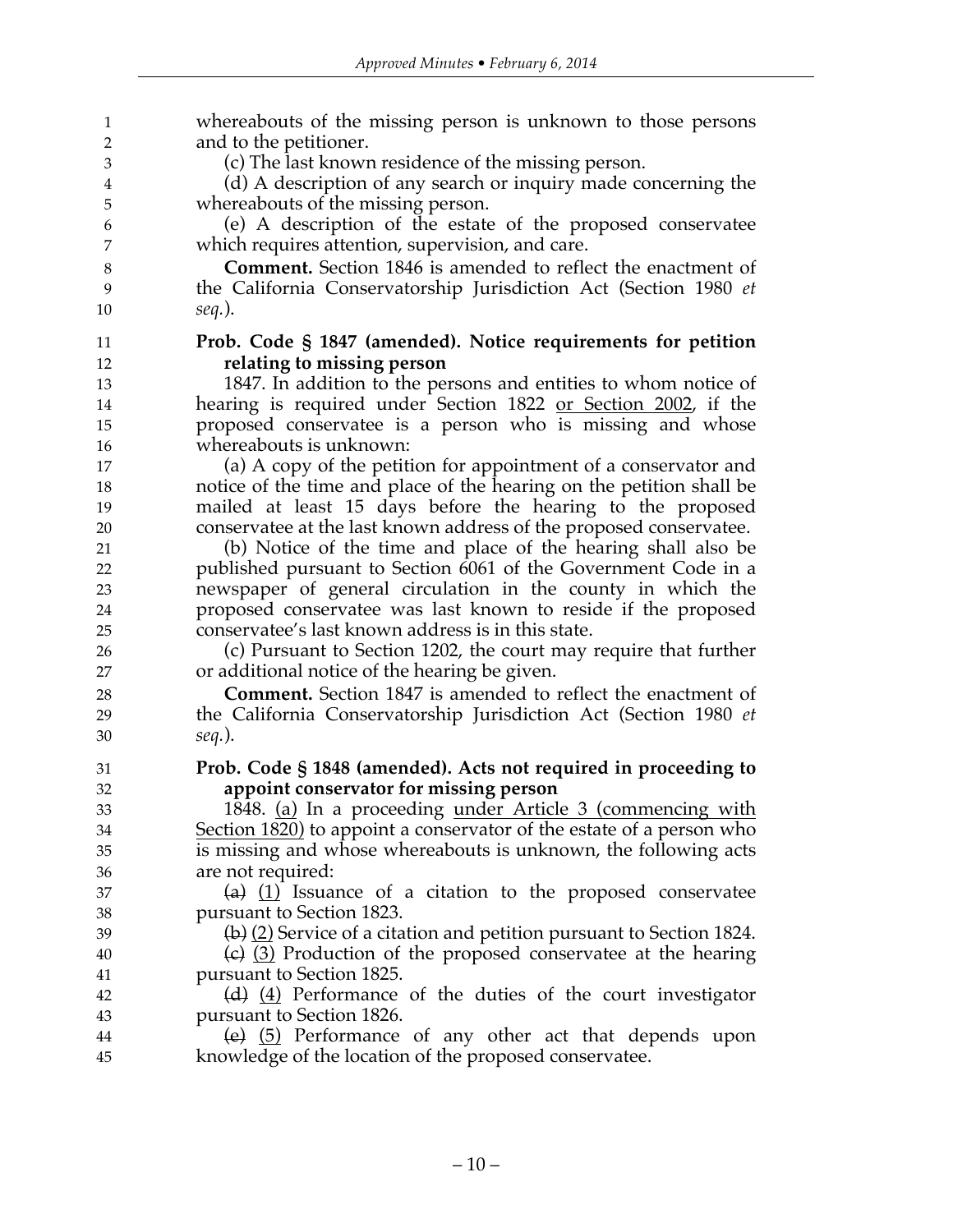| 1        | (b) In a proceeding to transfer a conservatorship of a missing                                              |
|----------|-------------------------------------------------------------------------------------------------------------|
| 2        | person to this state under Article 3 (commencing with Section 2001)                                         |
| 3        | of Chapter 8, the following acts are not required:                                                          |
| 4        | (1) Notice to the proposed conservatee pursuant to Section 2002.                                            |
| 5        | (2) Production of the proposed conservatee at the hearings                                                  |
| 6        | pursuant to Section 2002.                                                                                   |
| 7        | (3) Performance of the duties of the court investigator pursuant                                            |
| 8        | to Section 1851.1.                                                                                          |
| 9        | (4) Performance of any other act that depends upon knowledge                                                |
| 10       | of the location of the proposed conservatee.                                                                |
| 11       | <b>Comment.</b> Section 1848 is amended to reflect the enactment of                                         |
| 12       | the California Conservatorship Jurisdiction Act (Section 1980 et                                            |
| 13       | $seq.$ ).                                                                                                   |
|          |                                                                                                             |
| 14       | Prob. Code § 1849 (amended). Required findings for appointment                                              |
| 15       | of conservator for missing person                                                                           |
| 16       | 1849. A conservator of the estate of a person who is missing and                                            |
| 17       | whose whereabouts is unknown may be appointed only if the court                                             |
| 18       | finds all of the following:                                                                                 |
| 19       | (a) The proposed conservatee owns or is entitled to the                                                     |
| 20       | possession of real or personal property located in this state. In a                                         |
| 21       | proceeding to transfer a conservatorship of a missing person to this                                        |
| 22       | state under Article 3 (commencing with Section 2001) of Chapter 8,                                          |
| 23       | this requirement is also satisfied if the court finds that the proposed                                     |
| 24       | conservatee owns or is entitled to the possession of personal                                               |
| 25       | property that is to be relocated to this state upon approval of the                                         |
| 26       | transfer.                                                                                                   |
| 27       | (b) The proposed conservatee remains missing and his or her                                                 |
| 28       | whereabouts remains unknown.                                                                                |
| 29       | (c) The estate of the proposed conservatee requires attention,                                              |
| 30       | supervision, and care.                                                                                      |
| 31       | <b>Comment.</b> Section 1849 is amended to reflect the enactment of                                         |
| 32       | the California Conservatorship Jurisdiction Act (Section 1980 et                                            |
| 33       | $seq.$ ).                                                                                                   |
|          |                                                                                                             |
| 34<br>35 | Order Regarding Conservatee's Capacity to Give Informed Consent to Medical<br>Treatment (Prob. Code § 1890) |
|          |                                                                                                             |
| 36       | Probate Code Section 1890 should be amended along the following lines:                                      |
| 37       | Prob. Code § 1890 (amended). Rules relating to court order under                                            |
| 38       | <b>Section 1880</b>                                                                                         |
| 39       | 1890. (a) An order of the court under Section 1880 may be                                                   |
| 40       | included in the order of appointment of the conservator if the order                                        |
| 41       | was requested in the petition for the appointment of the                                                    |
| 42       | conservator or the transfer petition under Section 2002 or, except in                                       |
| 43       | the case of a limited conservator, may be made subsequently upon                                            |
| 44       | a petition made, noticed, and heard by the court in the manner                                              |
| 45       | provided in this article.                                                                                   |
|          |                                                                                                             |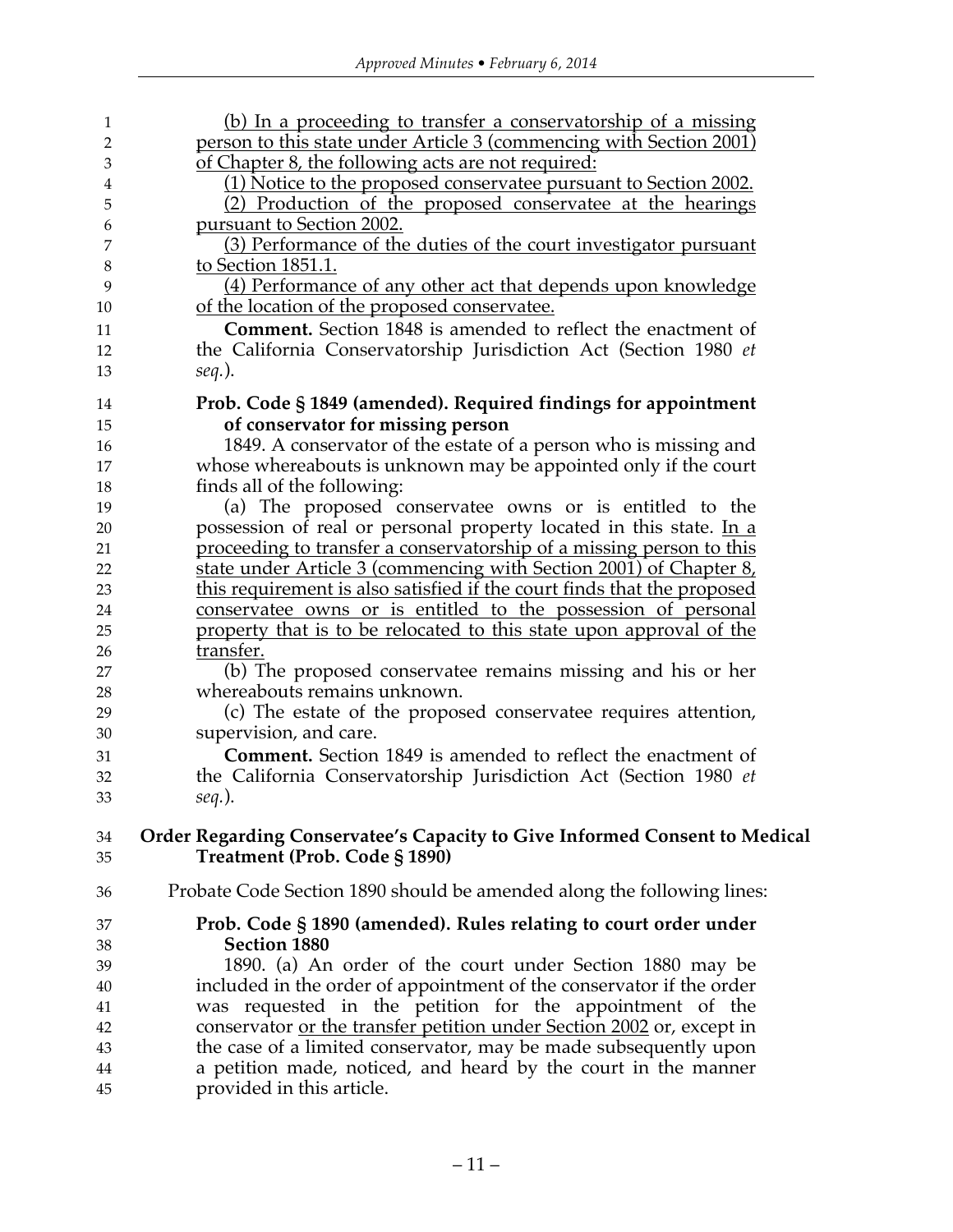(b) In the case of a petition filed under this chapter requesting that the court make an order under this chapter or that the court modify or revoke an order made under this chapter, when the order applies to a limited conservatee, the order may only be made upon a petition made, noticed, and heard by the court in the manner provided by Article 3 (commencing with Section 1820) of Chapter 1.

 (c) No court order under Section 1880, whether issued as part of an order granting the original petition for appointment of a conservator or issued subsequent thereto, may be granted unless supported by a declaration, filed at or before the hearing on the request, executed by a licensed physician, or a licensed psychologist within the scope of his or her licensure, and stating that the proposed conservatee or the conservatee, as the case may be, lacks the capacity to give an informed consent for any form of medical treatment and the reasons therefor. Nothing in this section shall be construed to expand the scope of practice of psychologists as set forth in the Business and Professions Code.

 **Comment.** Subdivision (a) of Section 1890 is amended to reflect the enactment of the California Conservatorship Jurisdiction Act (Section 1980 *et seq.*).

#### **Proper Court for Seeking Approval of Compromise of Claim or Extension, Renewal, or Modification of Obligation (Prob. Code § 2505)**

- Probate Code Section 2505 should be amended along the following lines:
- 

#### **Prob. Code § 2505 (amended). Proper forum for seeking court approval**

 2505. (a) Subject to subdivision (c), where the claim or matter is the subject of a pending action or proceeding, the court approval required by this article shall be obtained from the court in which the action or proceeding is pending.

 (b) Where the claim or matter is not the subject of a pending action or proceeding, the court approval required by this article shall be obtained from one of the following:

 (1) The court in which the guardianship or conservatorship proceeding is pending.

 (2) The superior court of the county where the ward or conservatee or guardian or conservator resides at the time the petition for approval is filed.

 (3) The superior court of any county where a suit on the claim or matter properly could be brought.

 (c) Where the claim or matter is the subject of a pending action or proceeding that is not brought in a court of this state, court approval required by this article shall be obtained from either of the following:

(1) The court in which the action or proceeding is pending.